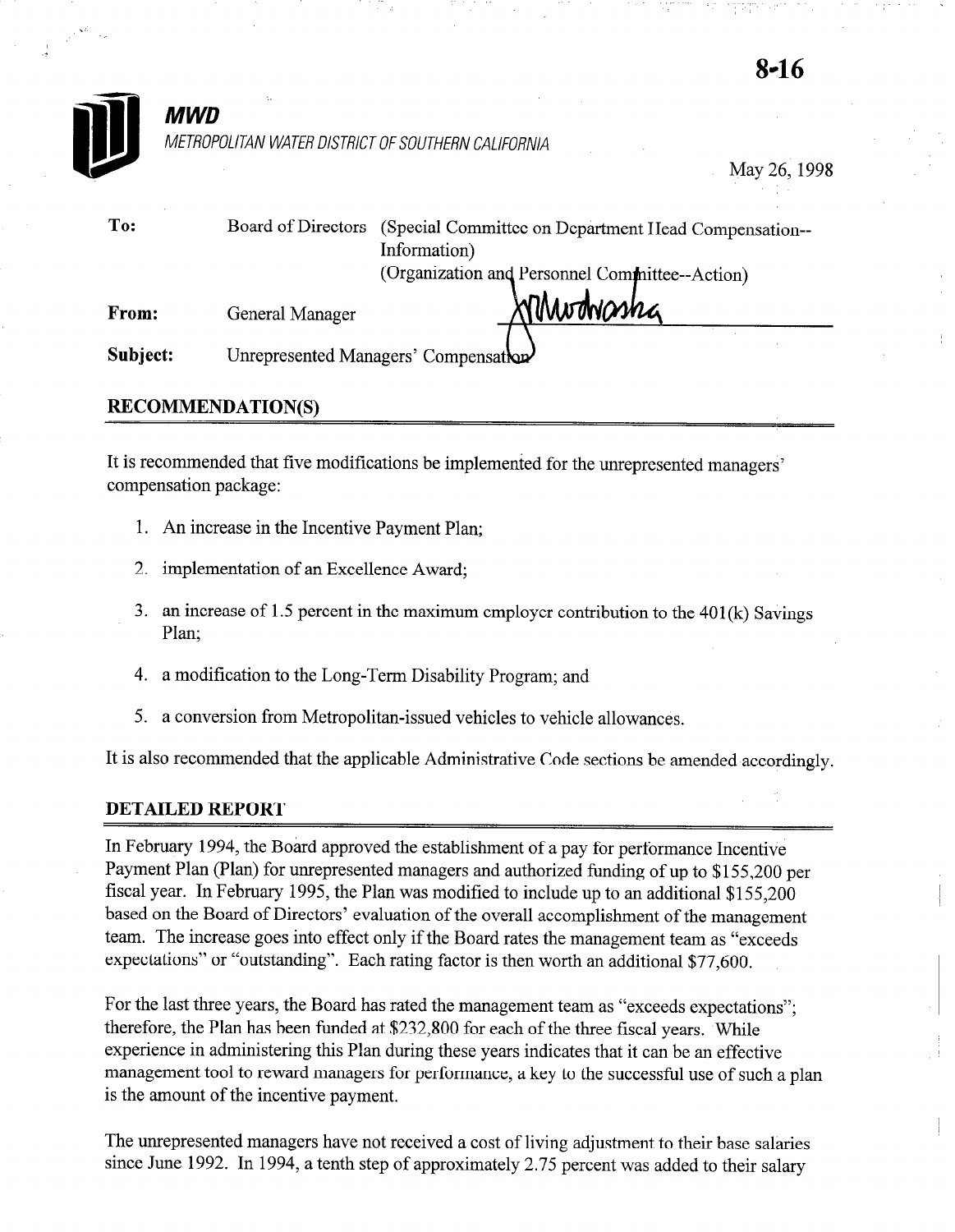# Board of Directors -2- May 26, 1998

structure, and in February 1997, 2.75 percent was added to the range. Movement within the salary range is solely based on merit with unrepresented managers receiving no automatic adjustments. Even with the modifications to the pay ranges described above, compression is an issue; for example, the current pay range maximum for the Laboratory Manager in the management unit is only 6.2 percent below the unrepresented classification of Associate Director of Water Quality. The commonly utilized human resource differential between the highest paid subordinate and supervisor is 10 - 15 percent.

Metropolitan's compensation package for its executives must remain competitive and flexible so as to attract and retain the most highly qualified executives who can support our organization's business plans and strategic goals. Since my tenure with the organization, I have recommended adjustments for the unrepresented managers which emphasize performance within a competitive benefit package.

The unrepresented managers group is comprised of 36 budgeted positions and includes the Assistant Division Managers and above, with the exception of the General Manager, General Counsel and Auditor. The recommended modifications are detailed below.

#### **Proposed Changes**

Pay for Performance Program—I am requesting that for the 1997-98 fiscal year, the program funding as described above be increased as follows:

| Rating      | Current   | <b>Recommended Increase</b> |
|-------------|-----------|-----------------------------|
| Meets       | \$155,200 | no change                   |
| Exceeds     | \$232,800 | \$116,400                   |
| Outstanding | \$310,400 | \$232,800                   |

The increase would only go into effect based on the Board's evaluation of the management team's performance. The supplemental amount will expand on the concept of "just noticeable difference" by providing the ability to reward a manager who performs at an "outstanding" level. The incentive payment would continue to be made at the end of the fiscal year based on the individual manager's achievements of pre-established performance objectives.

Cost: The cost for the incremental increase in the program is \$116,400 if the Board rates the management team's performance as "exceeds expectations" and \$232,800 for "outstanding".

Award of Excellence Program—To supplement the Pay for Performance Program, I am also requesting the establishment of an award of excellence program. The purpose of this program is to provide an incentive payment for exemplary or once in a lifetime accomplishments. I would submit the recommended recipient or recipients for review by the Special Committee on Department Head Compensation. The amount of an individual incentive could not exceed \$20,000. No more than three recipients could receive the payment in one fiscal year.

Cost: The cost could be up to \$60,000 per year.